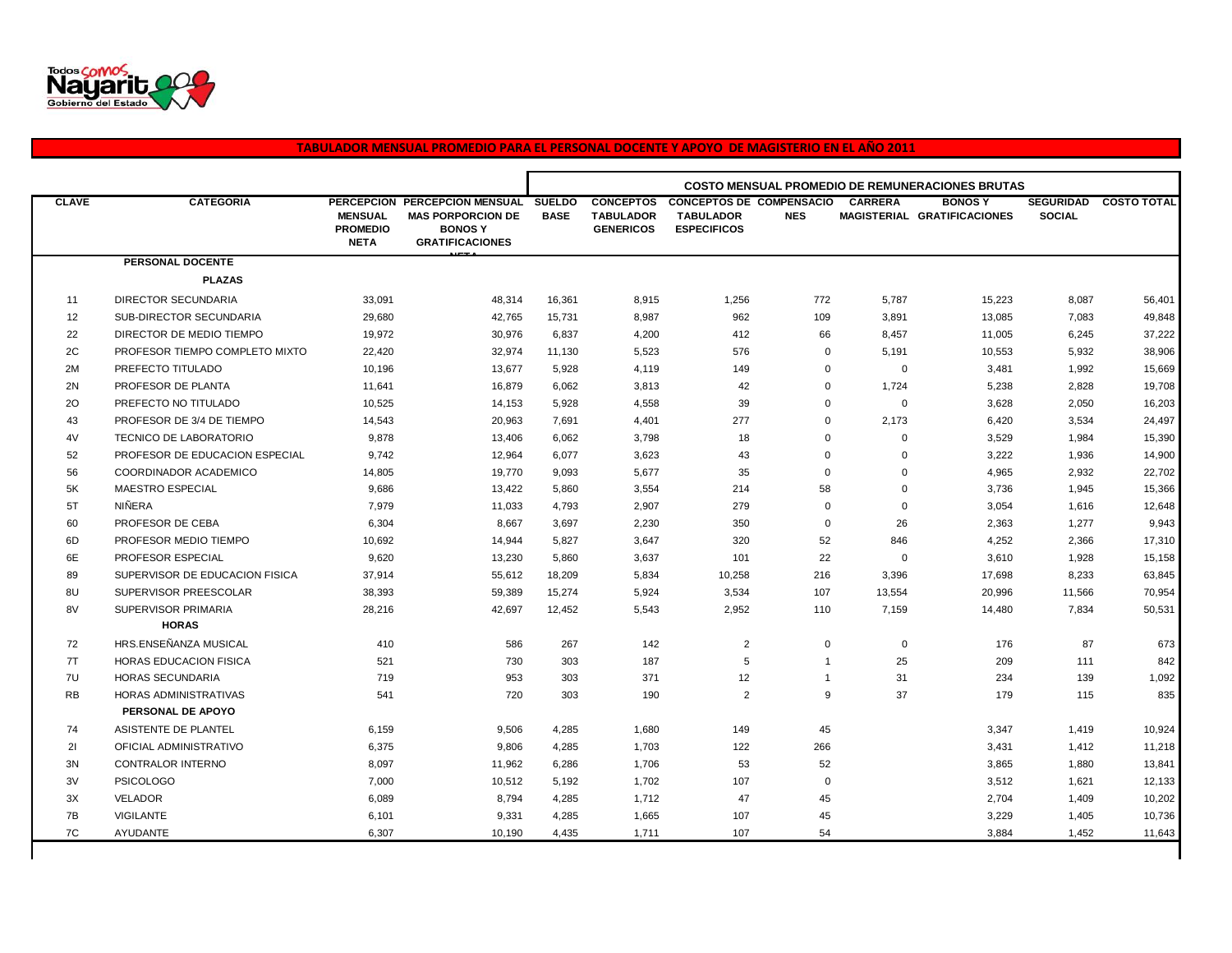

## **TABULADOR MENSUAL PROMEDIO PARA EL PERSONAL DOCENTE Y APOYO DEL SISTEMA SUBSIDIADO EN EL AÑO 2011**

|                |                                |                                                                       |                                                                                                                           | <b>COSTO MENSUAL PROMEDIO DE REMUNERACIONES BRUTAS</b> |                                                          |                                              |                                            |                |                                                          |                                   |                              |  |
|----------------|--------------------------------|-----------------------------------------------------------------------|---------------------------------------------------------------------------------------------------------------------------|--------------------------------------------------------|----------------------------------------------------------|----------------------------------------------|--------------------------------------------|----------------|----------------------------------------------------------|-----------------------------------|------------------------------|--|
| <b>CLAVE</b>   | <b>CATEGORIA</b>               | <b>PERCEPCION</b><br><b>MENSUAL</b><br><b>PROMEDIO</b><br><b>NETA</b> | <b>PERCEPCION</b><br><b>MENSUAL MAS</b><br><b>PORPORCION DE</b><br><b>BONOSY</b><br><b>GRATIFICACIONES</b><br><b>NETA</b> | <b>SUELDO</b><br><b>BASE</b>                           | <b>CONCEPTOS</b><br><b>TABULADOR</b><br><b>GENERICOS</b> | DE<br><b>TABULADOR</b><br><b>ESPECIFICOS</b> | <b>CONCEPTOS COMPENSACI</b><br><b>ONES</b> | <b>CARRERA</b> | <b>BONOS Y</b><br>MAGISTERIAL GRATIFICACIO<br><b>NES</b> | <b>SEGURIDAD</b><br><b>SOCIAL</b> | <b>COSTO</b><br><b>TOTAL</b> |  |
|                | <b>PERSONAL DOCENTE</b>        |                                                                       |                                                                                                                           |                                                        |                                                          |                                              |                                            |                |                                                          |                                   |                              |  |
|                | <b>PLAZAS</b>                  |                                                                       |                                                                                                                           |                                                        |                                                          |                                              |                                            |                |                                                          |                                   |                              |  |
| 2C             | PROFESOR TIEMPO COMPLETO MIXTO | 24,094                                                                | 35,669                                                                                                                    | 11,130                                                 | 5,952                                                    | 100                                          | 0                                          | 6,912          | 11,575                                                   | 6,664                             | 42,333                       |  |
| 43             | PROFESOR DE 3/4 DE TIEMPO      | 16,127                                                                | 23,798                                                                                                                    | 7,691                                                  | 4,246                                                    | 73                                           | 86                                         | 4,031          | 7,671                                                    | 4,474                             | 28,272                       |  |
| 6D             | PROFESOR MEDIO TIEMPO          | 10,731                                                                | 15,630                                                                                                                    | 5,827                                                  | 3,248                                                    | 43                                           | 165                                        | 1,448          | 4,899                                                    | 2,727                             | 18,357                       |  |
| C <sub>1</sub> | <b>DIRECTOR</b>                | 16,139                                                                | 21,770                                                                                                                    | 10,184                                                 | 5,912                                                    | 43                                           | $\mathbf 0$                                | $\mathbf 0$    | 5,631                                                    | 3,226                             | 24,996                       |  |
| C <sub>2</sub> | JEFE DE AREA PEDAGOGICA        | 13,262                                                                | 18,289                                                                                                                    | 8,285                                                  | 4,934                                                    | 43                                           | $\mathbf 0$                                | $\mathbf 0$    | 5,027                                                    | 2,684                             | 20,973                       |  |
| C8             | <b>EDUCADORA</b>               | 16,343                                                                | 23,408                                                                                                                    | 8,285                                                  | 4,941                                                    | 51                                           | $\mathbf 0$                                | 3,066          | 7,065                                                    | 4,078                             | 27,486                       |  |
| Z <sub>0</sub> | SUPERVISOR TELES, ZONA         | 42,044                                                                | 68,371                                                                                                                    | 17,179                                                 | 5,775                                                    | 738                                          | 3,834                                      | 14,518         | 26,326                                                   | 13,351                            | 81,721                       |  |
| Z1             | SUPERVISOR TELES .ZONA         | 38,771                                                                | 56,509                                                                                                                    | 17,179                                                 | 10,839                                                   | 174                                          | 3,740                                      | 6,839          | 17,739                                                   | 9,350                             | 65,860                       |  |
| Z3             | DIRECTOR TELESEC ZONA I        | 33,112                                                                | 50,024                                                                                                                    | 16,361                                                 | 8,373                                                    | 591                                          | 134                                        | 7,654          | 16,912                                                   | 9,042                             | 59,066                       |  |
| Z <sub>4</sub> | PROFESOR TITULADO ZONA III     | 18,140                                                                | 29,154                                                                                                                    | 9,093                                                  | 3,319                                                    | 114                                          | 155                                        | 5,458          | 11,014                                                   | 5,882                             | 35,036                       |  |
| Z5             | PROF. TITULADO ZONA            | 17,652                                                                | 25,257                                                                                                                    | 9,093                                                  | 5,684                                                    | 88                                           | 214                                        | 2,572          | 7,605                                                    | 4,241                             | 29,498                       |  |
| Z7             | PROFR. NO TITULADO ZONA        | 9,822                                                                 | 13,892                                                                                                                    | 5,827                                                  | 3,280                                                    | 43                                           | 672                                        | 0              | 4,070                                                    | 2,153                             | 16,045                       |  |
| ZF             | SUBDIRECTOR SEC TECNICA        | 33,458                                                                | 49,317                                                                                                                    | 15,731                                                 | 8,967                                                    | 207                                          | 109                                        | 8,445          | 15,859                                                   | 8,834                             | 58,151                       |  |
| ZG             | PREFECTO TITULADO SEC T        | 9,585                                                                 | 12,932                                                                                                                    | 5,928                                                  | 3,614                                                    | 43                                           | $\mathbf 0$                                | 0              | 3,347                                                    | 1,902                             | 14,834                       |  |
| ΖH             | PREFECTO NO TIT SEC TEC        | 10,550                                                                | 14,320                                                                                                                    | 5,941                                                  | 4,566                                                    | 43                                           | 0                                          | 0              | 3,769                                                    | 2,055                             | 16,375                       |  |
| ZM             | COORDINADOR SECUNDARIA         | 14,741                                                                | 20,498                                                                                                                    | 9,093                                                  | 5,633                                                    | 15                                           | $\mathbf 0$                                | 0              | 5,757                                                    | 2,975                             | 23,474                       |  |
|                | <b>HORAS</b>                   |                                                                       |                                                                                                                           |                                                        |                                                          |                                              |                                            |                |                                                          |                                   |                              |  |
| D7             | <b>HORAS DE MUSICA</b>         | 478                                                                   | 657                                                                                                                       | 303                                                    | 175                                                      | 0                                            | $\mathbf 0$                                | $\mathbf 0$    | 179                                                      | 96                                | 753                          |  |
| ZC             | HORAS DE F.C ZONA III          | 626                                                                   | 1,050                                                                                                                     | 303                                                    | 90                                                       | 3                                            | $\mathbf 0$                                | 230            | 425                                                      | 215                               | 1,266                        |  |
| ZD             | HORAS DE F.C. ZONA II          | 651                                                                   | 979                                                                                                                       | 303                                                    | 189                                                      | 2                                            | 0                                          | 156            | 328                                                      | 172                               | 1,151                        |  |
| ZI             | HORAS SECUNDARIA TECNIC        | 559                                                                   | 798                                                                                                                       | 303                                                    | 190                                                      | $\overline{2}$                               | $\mathbf 0$                                | 64             | 239                                                      | 130                               | 927                          |  |
|                | PERSONAL DE APOYO              |                                                                       |                                                                                                                           |                                                        |                                                          |                                              |                                            |                |                                                          |                                   |                              |  |
| 7C             | AYUDANTE                       | 6,236                                                                 | 9,633                                                                                                                     | 4,435                                                  | 1,747                                                    | 0                                            | 54                                         |                | 3,397                                                    | 1,448                             | 11,081                       |  |
| C <sub>3</sub> | <b>MEDICO</b>                  | 7,000                                                                 | 10,512                                                                                                                    | 5,192                                                  | 1,702                                                    | 107                                          | $\mathbf 0$                                |                | 3,512                                                    | 1,621                             | 12,133                       |  |
| C <sub>4</sub> | <b>PSICOLOGO</b>               | 7,036                                                                 | 10,676                                                                                                                    | 5,192                                                  | 1,738                                                    | 107                                          | 0                                          |                | 3,640                                                    | 1,629                             | 12,305                       |  |
| C <sub>5</sub> | <b>ECONOMO</b>                 | 6,523                                                                 | 9,997                                                                                                                     | 4,675                                                  | 1,741                                                    | 107                                          | 0                                          |                | 3,474                                                    | 1,508                             | 11,505                       |  |
| C <sub>6</sub> | SECRETARIA DE APOYO            | 6,136                                                                 | 9,370                                                                                                                     | 4,477                                                  | 1,659                                                    | $\mathbf 0$                                  | $\mathbf 0$                                |                | 3,234                                                    | 1,429                             | 10,799                       |  |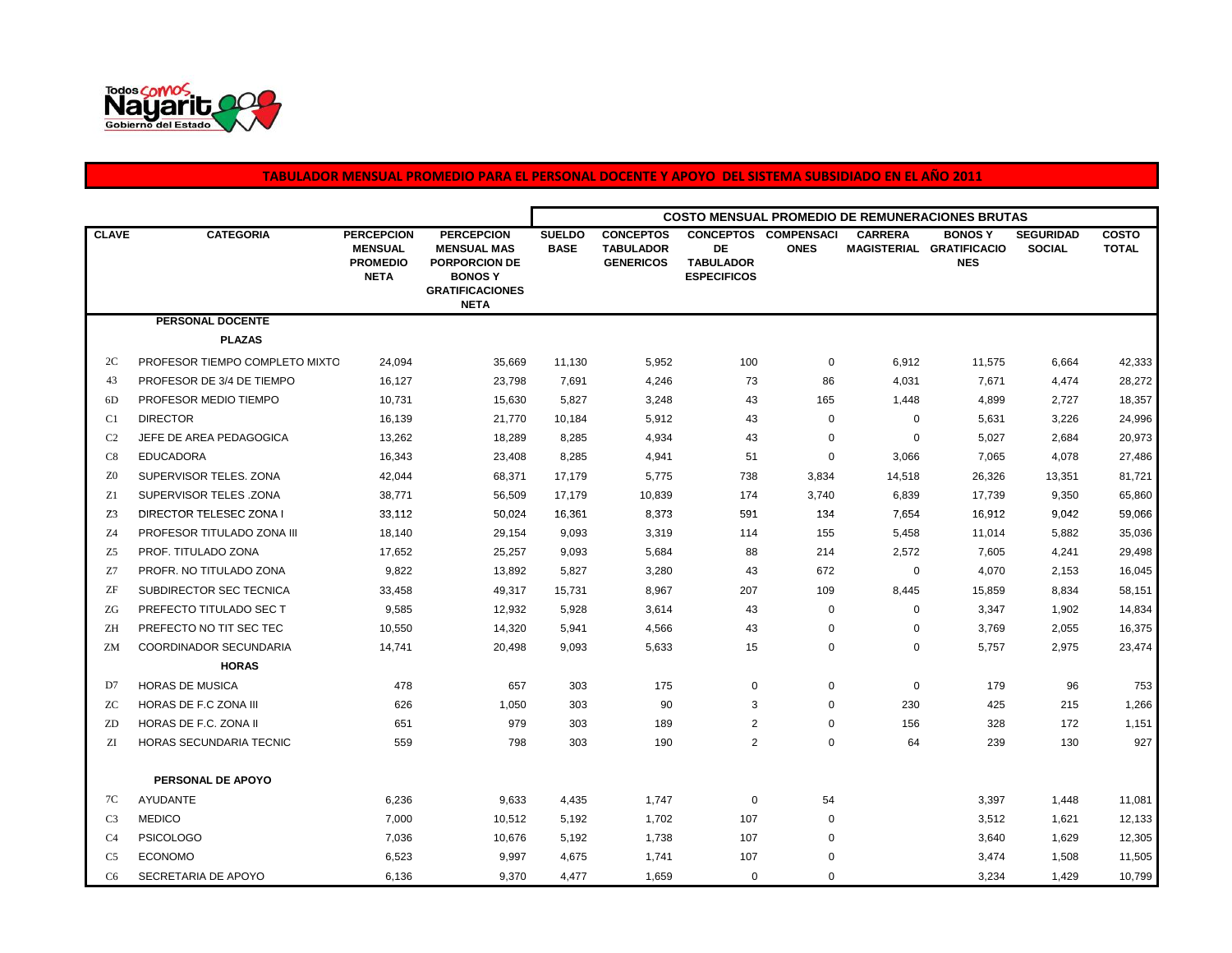## **TABULADOR MENSUAL PROMEDIO PARA EL PERSONAL DOCENTE Y APOYO DEL SISTEMA SUBSIDIADO EN EL AÑO 2011**

|                |                           |                                                                       |                                                                                                                           | <b>COSTO MENSUAL PROMEDIO DE REMUNERACIONES BRUTAS</b> |                                                          |                                                                         |                                  |                                      |                                                    |                                   |                              |  |
|----------------|---------------------------|-----------------------------------------------------------------------|---------------------------------------------------------------------------------------------------------------------------|--------------------------------------------------------|----------------------------------------------------------|-------------------------------------------------------------------------|----------------------------------|--------------------------------------|----------------------------------------------------|-----------------------------------|------------------------------|--|
| <b>CLAVE</b>   | <b>CATEGORIA</b>          | <b>PERCEPCION</b><br><b>MENSUAL</b><br><b>PROMEDIO</b><br><b>NETA</b> | <b>PERCEPCION</b><br><b>MENSUAL MAS</b><br><b>PORPORCION DE</b><br><b>BONOSY</b><br><b>GRATIFICACIONES</b><br><b>NETA</b> | <b>SUELDO</b><br><b>BASE</b>                           | <b>CONCEPTOS</b><br><b>TABULADOR</b><br><b>GENERICOS</b> | <b>CONCEPTOS</b><br><b>DE</b><br><b>TABULADOR</b><br><b>ESPECIFICOS</b> | <b>COMPENSACI</b><br><b>ONES</b> | <b>CARRERA</b><br><b>MAGISTERIAL</b> | <b>BONOSY</b><br><b>GRATIFICACIO</b><br><b>NES</b> | <b>SEGURIDAD</b><br><b>SOCIAL</b> | <b>COSTO</b><br><b>TOTAL</b> |  |
| C7             | <b>ENFERMERA</b>          | 6,102                                                                 | 9,345                                                                                                                     | 4,285                                                  | 1,711                                                    | 107                                                                     | 0                                |                                      | 3,242                                              | 1,409                             | 10,754                       |  |
| C9             | NIÑERA ESPECIALIZADA      | 6,209                                                                 | 9,488                                                                                                                     | 4,477                                                  | 1,688                                                    | 45                                                                      | $\mathbf 0$                      |                                      | 3,279                                              | 1,442                             | 10,929                       |  |
| D <sub>1</sub> | <b>PURICULTORA</b>        | 7,129                                                                 | 10,717                                                                                                                    | 5,370                                                  | 1,706                                                    | 53                                                                      | 0                                |                                      | 3,588                                              | 1,657                             | 12,374                       |  |
| D <sub>2</sub> | <b>COCINERA</b>           | 6,330                                                                 | 9,742                                                                                                                     | 4,477                                                  | 1,747                                                    | 107                                                                     | 0                                |                                      | 3,411                                              | 1,463                             | 11,204                       |  |
| D <sub>3</sub> | ASISTENCIA DE COCINA      | 6,055                                                                 | 9,289                                                                                                                     | 4,285                                                  | 1,699                                                    | 71                                                                      | 0                                |                                      | 3,234                                              | 1,402                             | 10,691                       |  |
| D <sub>4</sub> | AUXILIAR DE LAVANDERIA    | 6.111                                                                 | 9,393                                                                                                                     | 4,285                                                  | 1,720                                                    | 107                                                                     | 0                                |                                      | 3,281                                              | 1.412                             | 10,804                       |  |
| D <sub>5</sub> | A.P. INTENDENTE           | 6.041                                                                 | 9,258                                                                                                                     | 4,285                                                  | 1,693                                                    | 64                                                                      | 0                                |                                      | 3,217                                              | 1.400                             | 10,658                       |  |
| D <sub>6</sub> | A.P. VIGILANTE            | 6.102                                                                 | 9.345                                                                                                                     | 4,285                                                  | 1,711                                                    | 107                                                                     | 0                                |                                      | 3,242                                              | 1,409                             | 10,754                       |  |
| Z8             | ADMINISTRATIVO ZONA III   | 6.145                                                                 | 9,658                                                                                                                     | 4,285                                                  | 1,024                                                    | 785                                                                     | 51                               |                                      | 3,513                                              | 1,403                             | 11,061                       |  |
| Z9             | ADMINISTRATIVO ZONA III   | 6,161                                                                 | 9,495                                                                                                                     | 4,285                                                  | 1,729                                                    | 96                                                                      | 51                               |                                      | 3,334                                              | 1,420                             | 10,915                       |  |
| ZJ             | AUXILIAR ADMIVO SEC TEC   | 6,140                                                                 | 9,409                                                                                                                     | 4,285                                                  | 1,715                                                    | 89                                                                      | 51                               |                                      | 3,268                                              | 1,416                             | 10,824                       |  |
| ZL             | ASISTENTE DE PLANTEL SEC. | 6.174                                                                 | 9,500                                                                                                                     | 4,285                                                  | 1,737                                                    | 107                                                                     | 45                               |                                      | 3,326                                              | 1,422                             | 10,922                       |  |
| ZU             | <b>CONTRALOR</b>          | 6,954                                                                 | 10,830                                                                                                                    | 5,192                                                  | 1,656                                                    | 107                                                                     | 0                                |                                      | 3,876                                              | 1,845                             | 12,676                       |  |
|                |                           |                                                                       |                                                                                                                           |                                                        |                                                          |                                                                         |                                  |                                      |                                                    |                                   |                              |  |